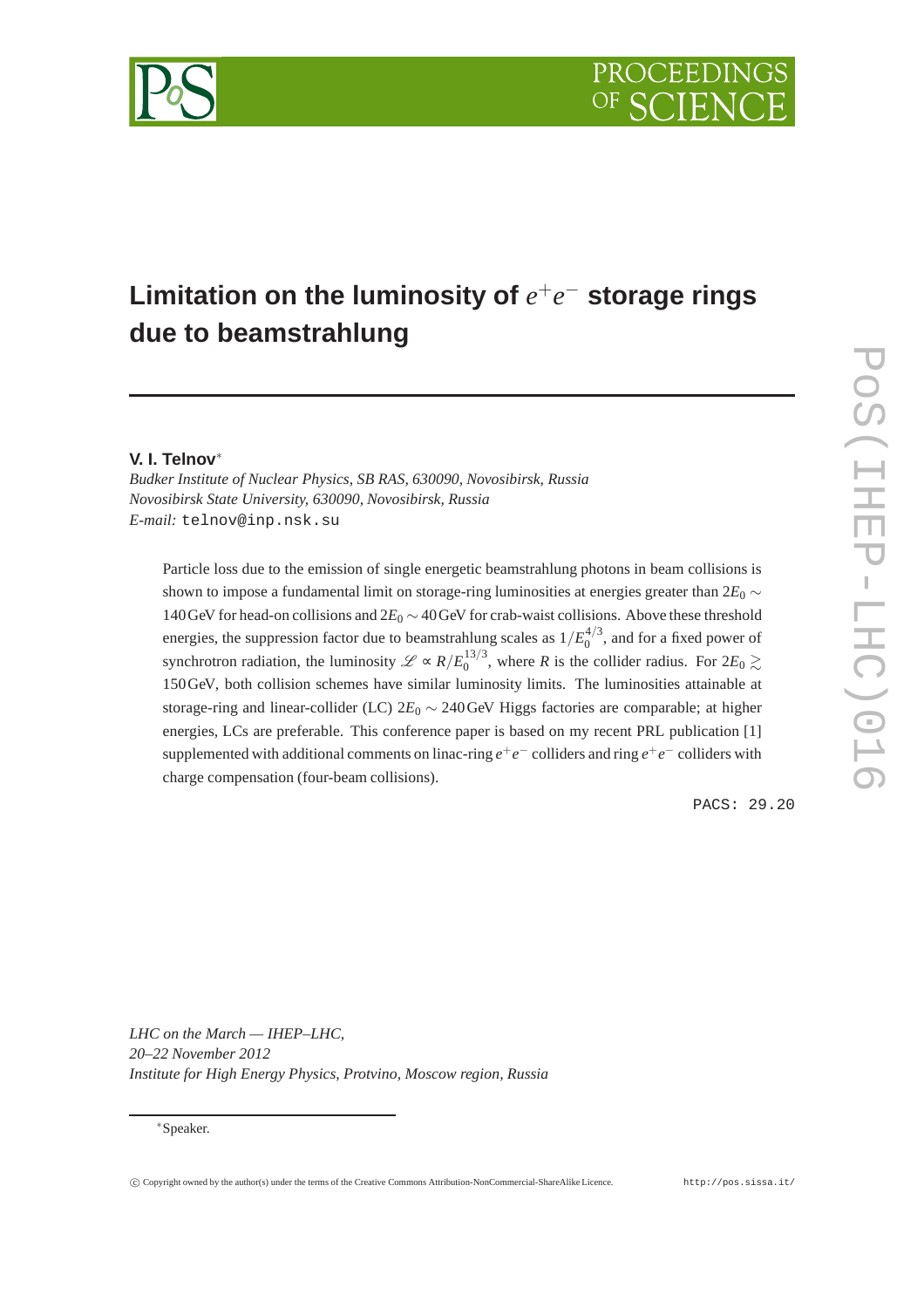## **1. Introduction**

The ATLAS and CMS experiments at the LHC recently discovered [2, 3] the long-sought Higgs boson with the mass  $M \approx 126 \text{GeV}/c^2$ . The precision study of the Higgs boson's properties would require the construction of an energy- and luminosity-frontier  $e^+e^-$  collider [4].

With the sole exception of the  $2E_0 = 91$  GeV SLAC Linear Collider (SLC), all  $e^+e^-$  colliders ever built have been based on storage rings. The  $2E_0 = 209 \text{ GeV}$  LEP collider at CERN is generally considered to have been the last energy-frontier  $e^+e^-$  storage-ring collider (SRC). Indeed, synchrotron-radiation energy losses, which are proportional to  $E_0^4/R$ , make the construction and operation of higher-energy SRCs excessively expensive. Energy-frontier linear  $e^+e^-$  colliders (LC), which have been in development for over 40 years, are free from this limitation and allow multi-TeV energies to be reached. Two LC projects are in advanced stages of development: the  $2E_0 = 500 \,\text{GeV}$  ILC [5] and the  $2E_0 = 500-3000 \,\text{GeV}$  CLIC [6].

Nevertheless, several proposals [7, 8, 9, 10, 11] for a  $2E_0 = 240 \text{GeV}$  SRC for the study of the Higgs boson in  $e^+e^- \to HZ$  have recently been put forward [12]. Lower cost and reliance on firmly established technologies are cited as these projects' advantages over an LC. Moreover, it has been proposed [8] that a  $2E_0 = 240 \text{ GeV}$  SRC can provide superior luminosity, and that the "crab waist" collision scheme [15, 16] can be adapted to energy-frontier SRCs, allowing them to exceed the ILC and CLIC luminosities even at  $2E_0 = 400-500$  GeV. Parameters of SRCs proposed in Refs. [7, 8] are summarized in Table 1.

In this conference paper, which is based on [1], we examine the role of beamstrahlung, i.e., synchrotron radiation in the electromagnetic field of the opposing beam, in high-energy  $e^+e^-$ SRCs. First discussed in [13], beamstrahlung has been well-studied only in the LC case [14]. As we shall see, at energy-frontier  $e^+e^-$  SRCs beamstrahlung determines the beam lifetime through the emission of single photons in the tail of the beamstrahlung spectra, thus severely limiting the luminosity. Unlike the LC case, beamstrahlung has little effect on the SRC energy spread.

At LCs, flat beams are employed to suppress beamstrahlung. Each colliding particle radiates  $n<sub>y</sub> = 1-2$  beamstrahlung photons with the total energy averaging 3–5% of the beam energy. The long tails of the beamstrahlung energy-loss spectrum are not a problem for LCs because beams are used only once.

In contrast, at SRCs the particles that lose a certain fraction of their energy in a beam collision leave the beam and strike the vacuum chamber's walls; this fraction  $\eta$  is typically around 0.01 (0.012 at LEP) and is known as the ring's energy acceptance. Beamstrahlung was negligible at all previously built SRCs because of their relatively large beam sizes. Its importance considerably increases with energy. Table 1 lists the beamstrahlung characteristics of the newly proposed SRCs assuming a 1% energy acceptance: the critical photon energy for the maximum beam field *E*c,max, the average number of beamstrahlung photons per electron per beam crossing *n*<sup>γ</sup> , and the beamstrahlung-driven beam lifetime. Please note that once beamstrahlung is taken into account, the beam lifetimes drop to unacceptably low values, from a fraction of a second to as low as a few revolution periods.

At the SRCs considered in Table 1, the beam lifetime due to the unavoidable radiative Bhabha scattering is 10 minutes or longer. One would therefore want the beam lifetime due to beamstrahlung to be at least 30 minutes. The simplest (but not optimum) way to suppress beamstrahlung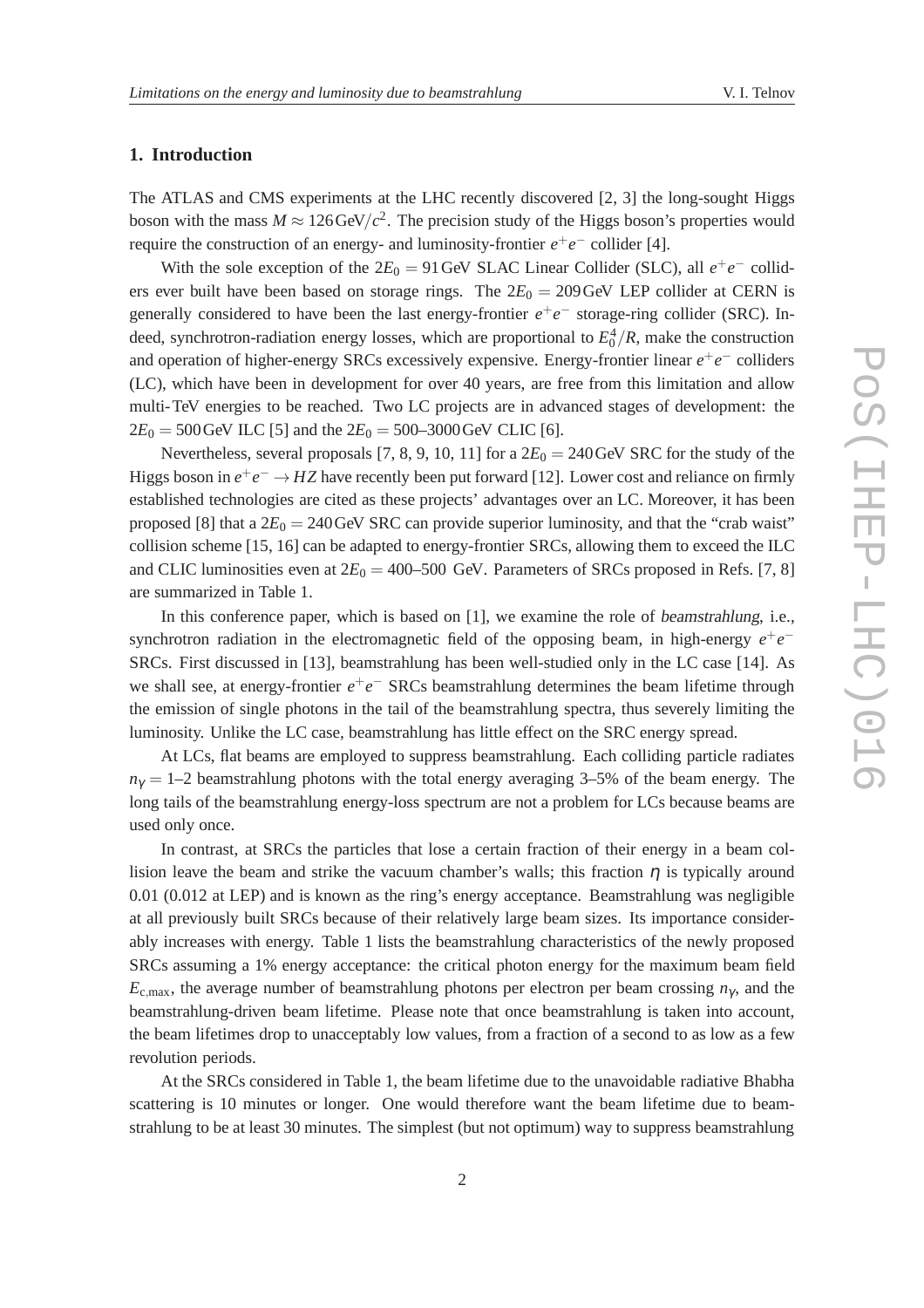| Limitations on the energy and luminosity due to beamstrahlung | V. I. Telnov |
|---------------------------------------------------------------|--------------|
|---------------------------------------------------------------|--------------|

|                                                                     | <b>LEP</b>    | LEP3 | <b>DLEP</b> | STR <sub>1</sub> | STR <sub>2</sub> | STR <sub>3</sub><br>$cr-w$ | STR4<br>$cr-w$ | STR <sub>5</sub><br>$cr-w$ | STR6<br>$cr-w$ |
|---------------------------------------------------------------------|---------------|------|-------------|------------------|------------------|----------------------------|----------------|----------------------------|----------------|
| $2E_0$ , GeV                                                        | 209           | 240  | 240         | 240              | 240              | 240                        | 400            | 400                        | 500            |
| Circumference, km                                                   | 27            | 27   | 53          | 40               | 60               | 40                         | 40             | 60                         | 80             |
| Beam current, mA                                                    | 4             | 7.2  | 14.4        | 14.5             | 23               | 14.7                       | 1.5            | 2.7                        | 1.55           |
| Bunches/beam                                                        | 4             | 3    | 60          | 20               | 49               | 15                         |                | 1.4                        | 2.2            |
| $N$ , $10^{11}$                                                     | 5.8           | 13.5 | 2.6         | 6                | 6                | 8.3                        | 12.5           | 25.                        | 11.7           |
| $\sigma_z$ , mm                                                     | 16            | 3    | 1.5         | 3                | 3                | 1.9                        | 1.3            | 1.4                        | 1.9            |
| $\mathcal{E}_x$ , nm                                                | 48            | 20   | 5           | 23.3             | 24.6             | 3                          | 2              | 3.2                        | 3.4            |
| $\mathcal{E}_v$ , nm                                                | 0.25          | 0.15 | 0.05        | 0.09             | 0.09             | 0.011                      | 0.011          | 0.017                      | 0.013          |
| $\beta_x$ , mm                                                      | 1500          | 150  | 200         | 80               | 80               | 26                         | 20             | 30                         | 34             |
| $\beta_{y}$ , mm                                                    | 50            | 1.2  | 2           | 2.5              | 2.5              | 0.25                       | 0.2            | 0.32                       | 0.26           |
| $\sigma_x, \mu$ m                                                   | 270           | 54   | 32          | 43               | 44               | 8.8                        | 6.3            | 9.8                        | 10.7           |
| $\sigma_v, \mu$ m                                                   | 3.5           | 0.42 | 0.32        | 0.47             | 0.47             | 0.05                       | 0.047          | 0.074                      | 0.06           |
| SR power, MW                                                        | 22            | 100  | 100         | 100              | 100              | 100                        | 100            | 100                        | 100            |
| Energy loss per turn, GeV                                           | 3.4           | 7    | 3.47        | 3.42             | 2.15             | 3.42                       | 33.9           | 18.5                       | 32.45          |
| $\mathscr{L}$ , $10^{34}$ cm <sup>-2</sup> s <sup>-1</sup>          | 0.013         | 1.3  | 1.6         | 1.7              | 2.7              | 17.6                       | 4              | 7                          | 2.2            |
| $E_{\rm c,max}/E_0$ , 10 <sup>-3</sup>                              | 0.09          | 6.3  | 4.2         | 3.5              | 3.4              | 38                         | 194            | 232                        | 91             |
| $n_{\gamma}$ per electron                                           | 0.09          | 1.1  | 0.37        | 0.61             | 0.6              | 4.2                        | 8.7            | 11.3                       | 4.8            |
| lifetime(SR@IP), s                                                  | $\sim \infty$ | 0.02 | 0.3         | 0.2              | 0.4              | 0.005                      | 0.001          | 0.0005                     | 0.005          |
| $\mathscr{L}_{\text{corr}}$ , $10^{34} \text{cm}^{-2}\text{s}^{-1}$ | 0.013         | 0.2  | 0.4         | 0.5              | 0.8              | 0.46                       | 0.02           | 0.03                       | 0.024          |

**Table 1:** Parameters of LEP and several recently proposed storage-ring colliders [7, 8]. "STR" refers to "SuperTRISTAN" [8]. Use of the crab-waist collision scheme [15, 16] is denoted by "cr-w". The luminosities and the numbers of bunches for all projects are normalized to the total synchrotron-radiation power of 100 MW. Beamstrahlung-related quantities derived in this paper are listed below the double horizontal line.

is to decrease the number of particles per bunch with a simultaneous increase in the number of colliding bunches. As explained below,  $E_{\text{c,max}}$  should be reduced to  $\approx 0.001E_0$ . Thus, beamstrahlung causes a great drop in luminosity, especially at crab-waist SRCs: compare the proposed  $L$  and corrected (as suggested above)  $\mathcal{L}_{\text{corr}}$  rows in Table 1.

To achieve a reasonable beam lifetime, one must make small the number of beamstrahlung photons with energies greater than the threshold energy  $E_{\text{th}} = \eta E_0$  that causes the electron to leave the beam. These photons belong to the high-energy tail of the beamstrahlung spectrum and have energies much greater than the critical energy. It will be clearly shown below that the beam lifetime is determined by such single high-energy beamstrahlung photons, not by the energy spread due to the emission of multiple low-energy photons.

## **2. Beam lifetime due to beamstrahlung, restriction on beam parameters** [1]

The critical energy for synchrotron radiation

$$
E_{\rm c} = \hbar \omega_{\rm c} = \hbar \frac{3\gamma^3 c}{2\rho},\tag{2.1}
$$

where  $\rho$  is the bending radius and  $\gamma = E_0/mc^2$ . The spectrum of photons per unit length with energy well above the critical energy

$$
\frac{dn}{dx} = \sqrt{\frac{3\pi}{2}} \frac{\alpha \gamma}{2\pi \rho} \frac{e^{-u}}{\sqrt{u}} du,
$$
\n(2.2)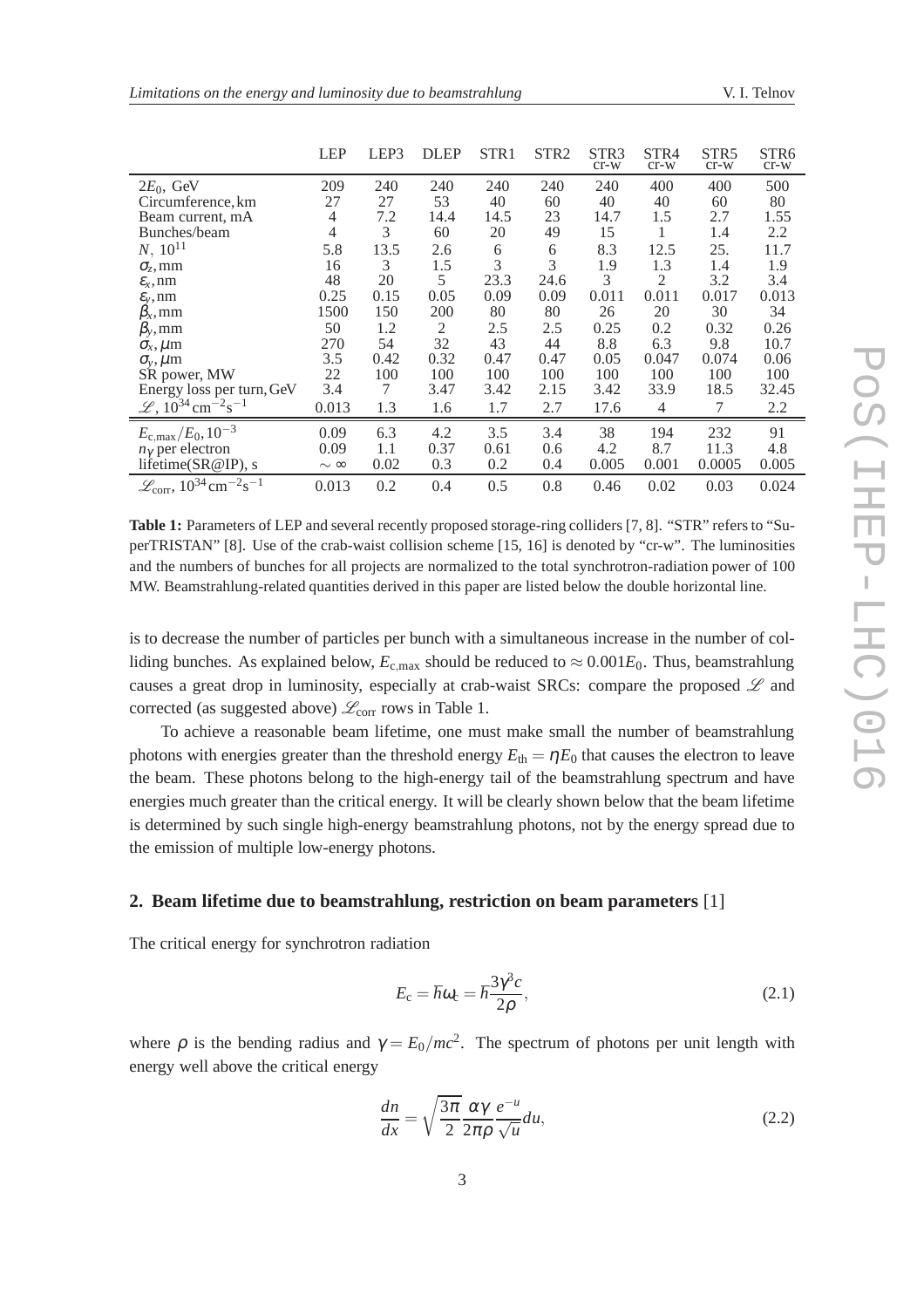where  $u = E_{\gamma}/E_{\rm c}$ ,  $\alpha = e^2/\hbar c$ .

Using these simple formulas, one can find the critical energy of beamstrahlung photons (for the maximum beam field) corresponding to a beam lifetime of 30 minutes:

$$
u = \eta E_0 / E_c \approx 8.5; \quad E_c \approx 0.12 \eta E_0 \sim 0.1 \eta E_0. \tag{2.3}
$$

The accuracy of this expression is quite good for any SRC because it depends on collider parameters  $(R, E_0, \sigma_z)$  as well as on the assumed lifetime only logarithmically.

The critical energy is related to the beam parameters as follows:

$$
\frac{E_{\rm c}}{E_0} = \frac{3\gamma r_e^2 N}{\alpha \sigma_x \sigma_z},\tag{2.4}
$$

where  $r_e = e^2/mc^2$  is the classical radius of the electron. Combined with Eq. 2.3, this imposes a restriction on the beam parameters,

$$
\frac{N}{\sigma_x \sigma_z} < 0.1 \eta \frac{\alpha}{3 \gamma r_e^2},\tag{2.5}
$$

where *N* is the number of particles in the beam,  $\alpha = e^2/\hbar c \approx 1/137$ , and  $\sigma_x$  and  $\sigma_z$  are the rms horizontal and longitudinal beam sizes, respectively. This formula is the basis for the discussion that follows. This constraint on beam parameters should be taken into account in luminosity optimization.

It can be shown that the beam lifetime given the above conditions is determined by the emission of beamstrahlung photons with energies a factor of  $\sim$  65 greater than  $\langle E_{\gamma} \rangle$ .

# **3. The beam energy spread**

In Ref. [1], the rms beam energy spread due to beamstrahlung was compared to that due to synchrotron radiation in bending magnets. It was shown that in rings with large energy acceptance the energy spread due to beamstrahlung could be larger than due to SR; however, the lifetime is always determined by the emission of energetic single photons.

## **4. Head-on and crab-waist collisions** [1]

In the "crab waist" collision scheme [15, 16], the beams collide at an angle  $\theta \gg \sigma_x/\sigma_z$ , in contrast with the usual head-on collisions, where  $\theta \ll \sigma_x/\sigma_z$ . The crab-waist scheme allows for higher luminosity when it is restricted only by the tune shift, characterized by the beam-beam strength parameter. One should work at a beam-beam strength parameter smaller than a certain threshold value,  $\approx 0.15$  for high-energy SRCs [7].

In head-on collisions, the vertical beam-beam strength parameter (hereinafter, the "beam-beam parameter")

$$
\xi_{y} = \frac{Nr_{e}\beta_{y}}{2\pi\gamma\sigma_{x}\sigma_{y}} \approx \frac{Nr_{e}\sigma_{z}}{2\pi\gamma\sigma_{x}\sigma_{y}} \text{ for } \beta_{y} \approx \sigma_{z}.
$$
\n(4.1)

In the crab-waist scheme [15],

$$
\xi_{y} = \frac{Nr_{e}\beta_{y}^{2}}{\pi\gamma\sigma_{x}\sigma_{y}\sigma_{z}} \text{ for } \beta_{y} \approx \sigma_{x}/\theta.
$$
 (4.2)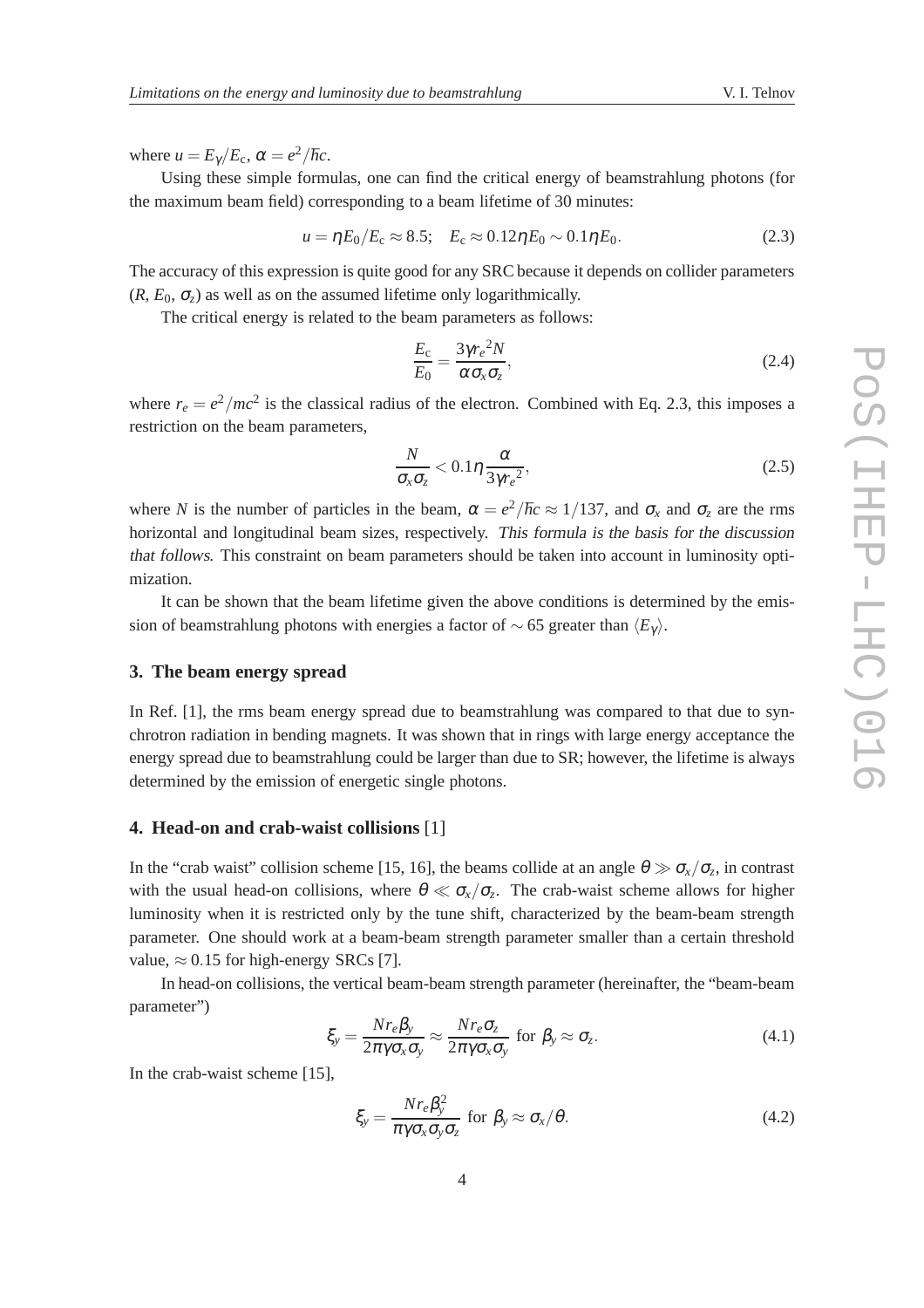The luminosity in head-on collisions

$$
\mathcal{L} \approx \frac{N^2 f}{4\pi \sigma_x \sigma_y} \approx \frac{N f \gamma \xi_y}{2r_e \sigma_z};
$$
\n(4.3)

in crab-waist collisions,

$$
\mathcal{L} \approx \frac{N^2 f}{2\pi \sigma_y \sigma_z \theta} \approx \frac{N^2 \beta_y f}{2\pi \sigma_x \sigma_y \sigma_z} \approx \frac{N f \gamma \xi_y}{2r_e \beta_y}.
$$
(4.4)

In the crab-waist scheme, one can make  $\beta_y \ll \sigma_z$ , which enhances the luminosity by a factor of  $\sigma_z/\beta_y$  compared to head-on collisions. For example, at the proposed Italian SuperB factory [16] this enhancement could be a factor of 20–30.

#### **5. The beam energies where beamstrahlung is important** [1]

Using Eqs. 4.1 and 4.2 and the restriction in Eq. 2.5, we find the minimum beam energy at which beamstrahlung becomes important. For head-on collisions,

$$
\gamma_{\min} = \left(\frac{0.1\eta \,\alpha \sigma_z^2}{6\pi r_e \xi_y \sigma_y}\right)^{1/2} \propto \frac{\sigma_z^{3/4}}{\xi_y^{1/2} \epsilon_y^{1/4}};
$$
\n(5.1)

for crab-waist collisions,

$$
\gamma_{\min} = \left(\frac{0.1\eta \alpha \beta_y^2}{3\pi r_e \xi_y \sigma_y}\right)^{1/2} \propto \frac{\beta_y^{3/4}}{\xi_y^{1/2} \epsilon_y^{1/4}}.
$$
\n(5.2)

In the crab-waist scheme, beamstrahlung becomes important at much lower energies because  $\beta_y \ll \sigma_z$ . This can be understood from Eq. 4.2: smaller  $\beta_y$  corresponds to denser beams, leading to a higher beamstrahlung rate.

For typical beam parameters presented in Table 1, beamstrahlung becomes important at energies  $E_0 \gtrsim 70$  GeV for  $e^+e^-$  storage rings with head-on collisions; when the crab-waist scheme is employed, this changes to the more strict  $E_0 \gtrsim 20 \,\text{GeV}$ . All newly proposed projects listed in Table 1 are affected as they are designed for  $E_0 \ge 120 \text{GeV}$ .

# **6. Luminosities for the head-on and crab-waist schemes in a beamstrahlung-dominated regime** [1]

Now, let us find the luminosity  $\mathscr L$  when it is restricted both by the tune shift (beam-beam strength parameter) and beamstrahlung. For head-on collisions,

$$
\mathcal{L} \approx \frac{(Nf)N}{4\pi\sigma_x\sigma_y}, \xi_y \approx \frac{Nr_e\sigma_z}{2\pi\gamma\sigma_x\sigma_y}, \frac{N}{\sigma_x\sigma_z} \equiv k \approx 0.1\eta \frac{\alpha}{3\gamma r_e^2}
$$
(6.1)

and  $\sigma_y \approx \sqrt{\varepsilon_y \sigma_z}$ . This can be rewritten as

$$
\mathcal{L} \approx \frac{(Nf)k\sigma_z}{4\pi\sigma_y}, \quad \xi_y \approx \frac{kr_e\sigma_z^2}{2\pi\gamma\sigma_y}, \quad \sigma_y \approx \sqrt{\varepsilon_y\sigma_z}.
$$
 (6.2)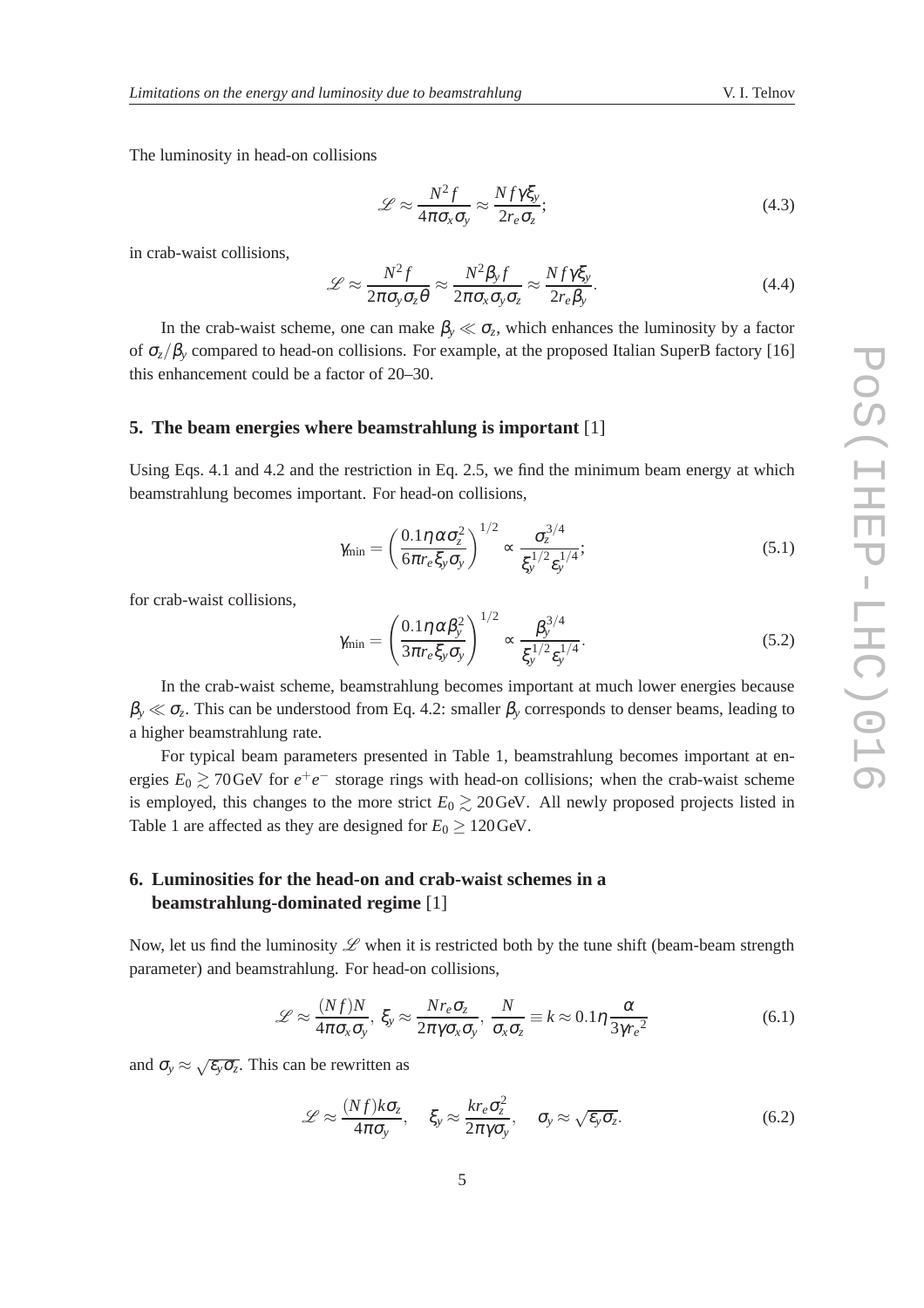Thus, in the beamstrahlung-dominated regime the luminosity is proportional to the bunch length, and its maximum value is determined by the beam-beam strength parameter. Together, these equations give

$$
\mathcal{L} \approx \frac{Nf}{4\pi} \left(\frac{0.1\eta \alpha}{3}\right)^{2/3} \left(\frac{2\pi\xi_y}{\gamma r_e^5 \epsilon_y}\right)^{1/3},\tag{6.3}
$$

$$
\sigma_{z,\text{opt}} = \varepsilon_y^{1/3} \left( \frac{6\pi \gamma^2 r_e \xi_y}{0.1 \eta \alpha} \right)^{2/3}.
$$
\n(6.4)

Similarly, for the crab-waist collision scheme,

$$
\mathcal{L} \approx \frac{(Nf)N\beta_{y}}{2\pi\sigma_{x}\sigma_{y}\sigma_{z}}, \xi_{y} \approx \frac{Nr_{e}\beta_{y}^{2}}{\pi\gamma\sigma_{x}\sigma_{y}\sigma_{z}}, \frac{N}{\sigma_{x}\sigma_{z}} \equiv k \approx 0.1\eta \frac{\alpha}{3\gamma r_{e}^{2}}
$$
(6.5)

and  $\sigma_y \approx \sqrt{\varepsilon_y \beta_y}$ . Substituting, we obtain

$$
\mathscr{L} \approx \frac{(Nf)k\beta_{y}}{2\pi\sigma_{y}}, \quad \frac{kr_{e}\beta_{y}^{2}}{\pi\gamma\sigma_{y}} \approx \xi_{y}, \quad \sigma_{y} \approx \sqrt{\varepsilon_{y}\beta_{y}}.
$$
\n(6.6)

The corresponding solutions are

$$
\mathcal{L} \approx \frac{Nf}{4\pi} \left(\frac{0.2\eta \alpha}{3}\right)^{2/3} \left(\frac{2\pi\xi_y}{\gamma r_e^5 \epsilon_y}\right)^{1/3},\tag{6.7}
$$

$$
\beta_{y,\text{opt}} = \varepsilon_y^{1/3} \left( \frac{3\pi \gamma^2 r_e \xi_y}{0.1\eta \alpha} \right)^{2/3}.
$$
\n(6.8)

We have obtained a very important result: *in the beamstrahlung-dominated regime*, *the lumi*nosities attainable in crab-waist and head-on collisions are practically the same. In fact, the gain from using the crab-waist scheme is only a factor of  $2^{2/3} \sim 1$ , contrary to the low-energy case, where the gain may be greater than one order of magnitude. For this reason, from this point on we will consider only the case of head-on ( $\theta \ll \sigma_{\rm x}/\sigma_{\rm z}$ ) collisions.

From the above considerations, one can find the ratio of the luminosities with and without taking beamstrahlung into account: it is equal to  $\sigma_z/\sigma_{z,\text{opt}}$  for head-on collisions and  $\beta_y/\beta_{y,\text{opt}}$  for crab-waist collisions and scales as  $1/E_0^{4/3}$  $\int_{0}^{4/5}$  for  $\gamma > \gamma_{\min}$ .

In practical units,

$$
\frac{\sigma_{z,\text{opt}}}{\text{mm}} \approx \frac{2\xi_y^{2/3}}{\eta^{2/3}} \left(\frac{\varepsilon_y}{\text{nm}}\right)^{1/3} \left(\frac{E_0}{100 \,\text{GeV}}\right)^{4/3}.\tag{6.9}
$$

For example, for  $\xi_y = 0.15$ ,  $\eta = 0.01$ ,  $E_0 = 100$  GeV and the vertical emittances from Table 1  $(\varepsilon_y = 0.01 \text{ to } 0.15 \text{ nm})$ , we get  $\sigma_{z, \text{opt}} = 2.5 \text{ to } 6.4 \text{ mm}$ .

According to Eq. 6.3, the maximum luminosity at high-energy SRCs with beamstrahlung taken into account

$$
\mathcal{L} \approx h \frac{N^2 f}{4\pi \sigma_x \sigma_y} = h \frac{N f}{4\pi} \left(\frac{0.1 \eta \alpha}{3}\right)^{2/3} \left(\frac{2\pi \xi_y}{\gamma r_e^5 \epsilon_y}\right)^{1/3},\tag{6.10}
$$

where *h* is the hourglass loss factor,  $f = n_b c / 2\pi R$  is the collision rate, *R* the average ring radius, and  $n<sub>b</sub>$  the number of bunches in the beam.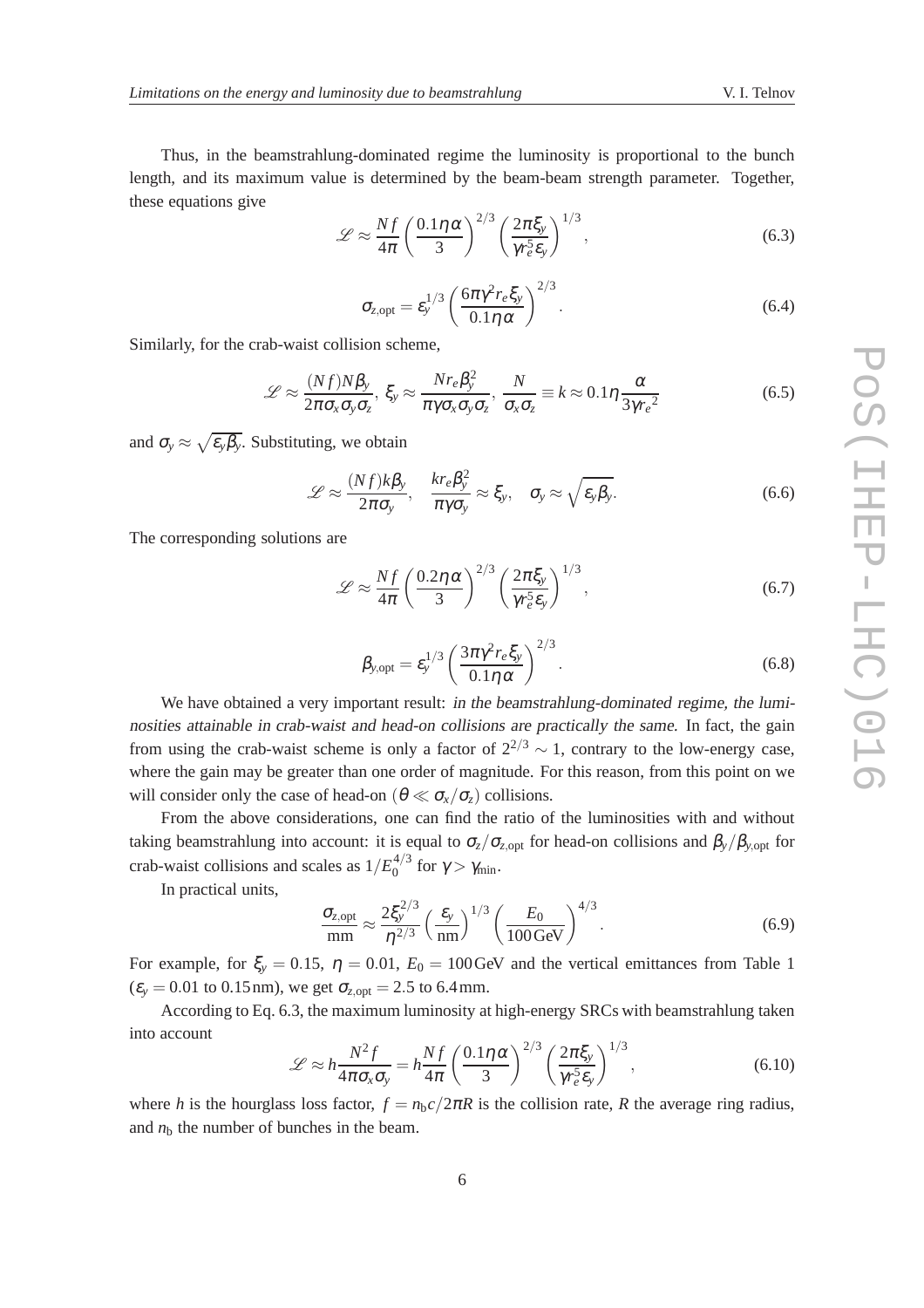The energy loss by one electron in a circular orbit  $\delta E = 4\pi e^2 \gamma^4/3R_b$ . Then, the power radiated by the two beams in the ring

$$
P = 2\delta E \frac{cNn_{\rm b}}{2\pi R} = \frac{4e^2\gamma^4 cNn_{\rm b}}{3RR_{\rm b}}.\tag{6.11}
$$

Substituting  $Nn<sub>b</sub>$  from Eq. 6.11 to Eq. 6.10, we obtain

$$
\mathcal{L} \approx h \frac{(0.1 \eta \alpha)^{2/3} PR}{32\pi^2 \gamma^{13/3} r_e^3} \left(\frac{R_b}{R}\right) \left(\frac{6\pi \xi_y r_e}{\varepsilon_y}\right)^{1/3},\tag{6.12}
$$

or, in practical units,

$$
\frac{\mathcal{L}}{10^{34} \text{ cm}^{-2} \text{s}^{-1}} \approx \frac{100 h \eta^{2/3} \xi_y^{1/3}}{(E_0/100 \text{ GeV})^{13/3} (\epsilon_y/\text{nm})^{1/3}} \left(\frac{P}{100 \text{MW}}\right) \left(\frac{2\pi R}{100 \text{km}}\right) \frac{R_b}{R}.
$$
 (6.13)

Once the vertical emittance is given as an input parameter, we find the luminosity and the optimum bunch length by applying Eq. 6.9. Beamstrahlung and the beam-beam strength parameter determine only the combination  $N/\sigma_x$ ; additional technical arguments are needed to find *N* and  $\sigma_x$  separately. When they are fixed, the optimal number of bunches  $n<sub>b</sub>$  is found from the total SR power, Eq. 6.11.

In Table 2, we present the realistic luminosities and beam parameters for the rings listed in Table 1 after both beamstrahlung and the beam-beam parameter are taken into account. The following assumptions are made: SR power  $P = 100$  MW,  $R_b/R = 0.7$ , the hourglass factor  $h = 0.8$ , the beam-beam parameter  $\xi_y = 0.15$ , the energy acceptance of rings  $\eta = 0.01$ ; the values of all other parameters  $(\varepsilon_v, \varepsilon_x$  and  $\beta_x$ ) are taken from Table 1.

|                                                                   | <b>LEP</b> | LEP3     | <b>DLEP</b> | STR <sub>1</sub> | STR <sub>2</sub> | STR <sub>3</sub><br>$cr-w$ | STR <sub>4</sub><br>$cr-w$ | STR <sub>5</sub><br>$cr-w$ | STR <sub>6</sub><br>$cr-w$ |
|-------------------------------------------------------------------|------------|----------|-------------|------------------|------------------|----------------------------|----------------------------|----------------------------|----------------------------|
| $2E_0$ , GeV                                                      | 209        | 240      | 240         | 240              | 240              | 240                        | 400                        | 400                        | 500                        |
| Circumference, km                                                 | 27         | 27       | 53          | 40               | 60               | 40                         | 40                         | 60                         | 80                         |
| Bunches/beam                                                      | $\sim$ 2   | $\sim$ 7 | 70          | 24               | 53               | 240                        | 36                         | 45                         | 31                         |
| $N$ , $10^{11}$                                                   | 33         | 5.9      | 2.35        | 3.9              | 4.               | 0.4                        | 0.34                       | 0.6                        | 0.65                       |
| $\sigma_z$ , mm                                                   | 8.1        | 8.1      | 5.7         | 6.9              | 6.9              | 3.4                        | 6.7                        | 7.8                        | 9.6                        |
| $\sigma_{v}$ , $\mu$ m                                            | 1.4        | 1.1      | 0.53        | 0.78             | 0.78             | 0.19                       | 0.27                       | 0.36                       | 0.35                       |
| $\mathscr{L}$ , 10 <sup>34</sup> cm <sup>-2</sup> s <sup>-1</sup> | 0.47       | 0.31     | 0.89        | 0.55             | 0.83             |                            | 0.12                       | 0.16                       | 0.087                      |

**Table 2:** Realistically achievable luminosities and other beam parameters for the projects listed in Table 1 at synchrotron-radiation power  $P = 100$  MW. Only the parameters that differ from those in Table 1 are shown.

Comparing Tables 1 and 2, one can see that at  $2E_0 = 240 \text{GeV}$ , which is the preferred energy for the study of an  $m = 126$  GeV Higgs boson, taking beamstrahlung into account lowers the luminosities achievable at storage-ring colliders with crab-waist collisions by a factor of 15. Nevertheless, these luminosities are comparable to those at the ILC,  $\mathcal{L}_{\text{ILC}} \approx (0.55-0.7) \times 10^{34} \text{ cm}^{-2} \text{s}^{-1}$  at  $2E_0 =$ 240 GeV [17]. However, at  $2E_0 = 500$  GeV the ILC can achieve  $\mathscr{L}_{\text{ILC}} \approx (1.5-2) \times 10^{34} \text{ cm}^{-2} \text{s}^{-1}$ , which is a factor 15–25 greater than the luminosities achievable at storage rings.

## **7. Ways to increase luminosity of high-energy storage rings**

#### **7.1 Linear-ring collider with energy recuperation**

At linear colliders, beams are used only once; one should accelerate new beams from zero to the maximum energy for each beam collisions; therefore, LCs are very energy-ineffective machines.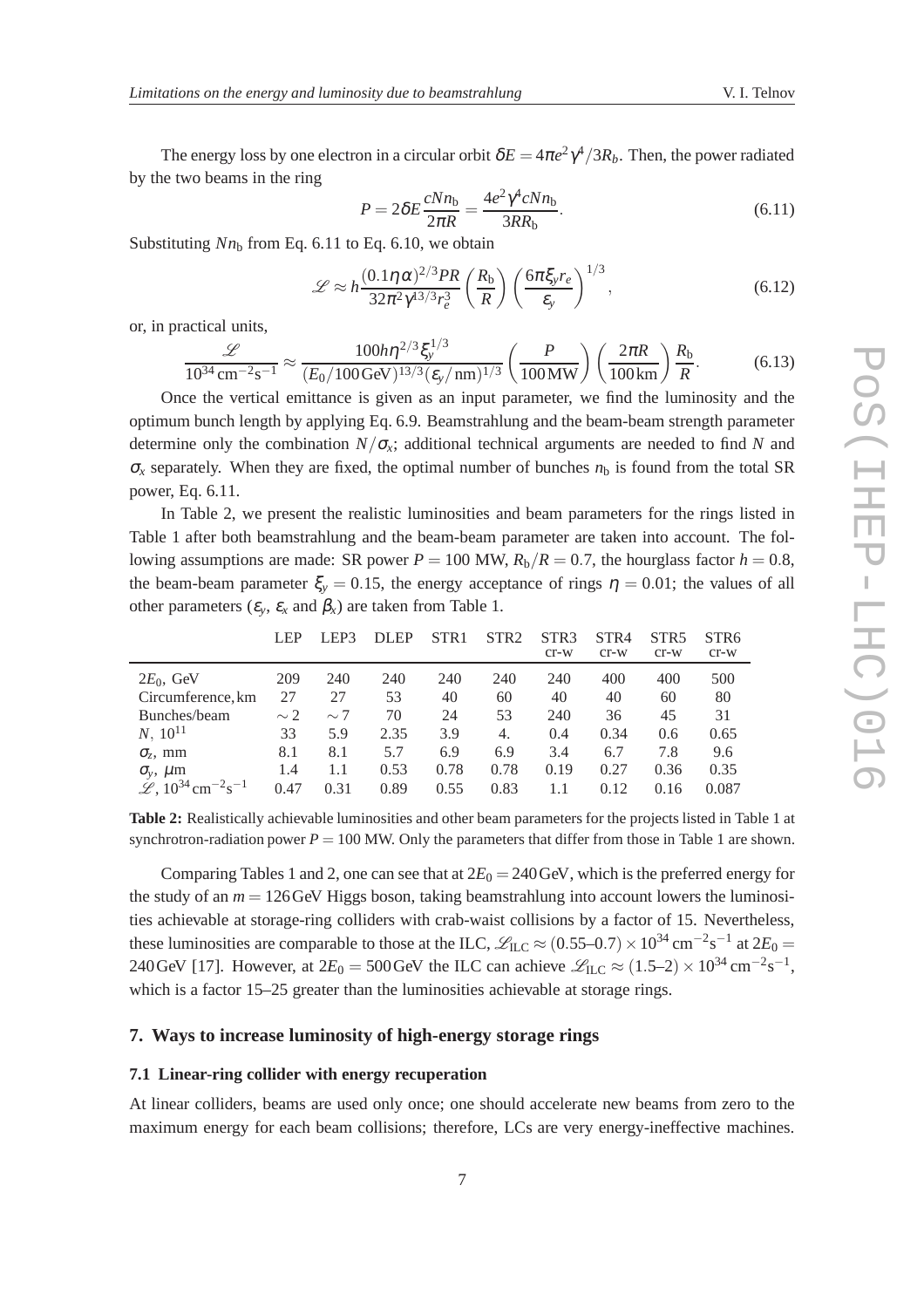Storage rings are much better in this respect; however, at high beam energies they also need huge electrical power to compensate for SR energy losses. At first sight, these problems can be partially overcome in the collider scheme shown in Fig. 1. In this scheme, after the collision at the interaction point (IP), the electron (positron) bunch is decelerated in the second half of the linac down to the energy of about 15 GeV, makes one turn in the ring, then is accelerated again—and the process is repeated over and over again (for minutes) as in conventional storage rings but with much smaller SR losses (proportional to  $E^4/R$  per turn).



**Figure 1:** Linear-ring collider with energy recuperation

If  $\eta$  is the energy acceptance of the ring, the maximum energy of beamstrahlung photons should be  $\eta E$  (not  $\eta E_0$ ). This reduces luminosity  $\mathscr L$  by a factor of  $(E/E_0)^{2/3} \sim 0.25$ . However, thanks to much lower SR losses, one can increase *N f* by a very large factor, and thus increase the luminosity by 1-2 orders of magnitude.

Unfortunately, there are many stoppers which make this scheme impractical:

- The required refrigeration power for the linac working in the continuous mode is about 150– 200 MW (assuming an acceleration gradient of <sup>∼</sup> 15 MeV/m, *<sup>Q</sup>* <sup>=</sup> <sup>2</sup>×1010) [18].
- Parasitic collisions of beams inside the linac. One can separate the beams (the pretzel scheme), but beam attraction would lead to beam instabilities.
- The transverse wakefield problem for beams shifted from the axis.
- The energy difference between the head and tail becomes unacceptable after deceleration (beam loading helps during acceleration but is detrimental during deceleration).

Thus, this idea looks interesting but technically impossible. LC schemes with recuperation were considered in 1970s [19] and were also rejected then.

#### **7.2 Charge-compensated (four-beam) collisions**

The idea to collide four beams  $(e^+e^-$  with  $e^+e^-$ ) is more than 40 years old. Beams are neutral at the IP, so there are no collision effects, which sounds nice. A four-beam  $e^+e^-$  collider, DCI, with the energy 2*E* ∼ 2 GeV, was build in 1970s in Orsay [20]. There were hopes the four-beam collision scheme would increase the luminosity by a factor of 100—but the result was confusing: the maximum luminosity was approximately the same as in two-beam collisions. This is due to the instability of neutral  $e^+e^-$  beams [21]: a small displacement of charges in one beam leads to charge separation in the opposing beam and subsequent development of beam instabilities as in two-beam collisions. The beam-beam parameter  $\xi$ <sup>*y*</sup> attainable at DCI was approximately the same as without neutralization.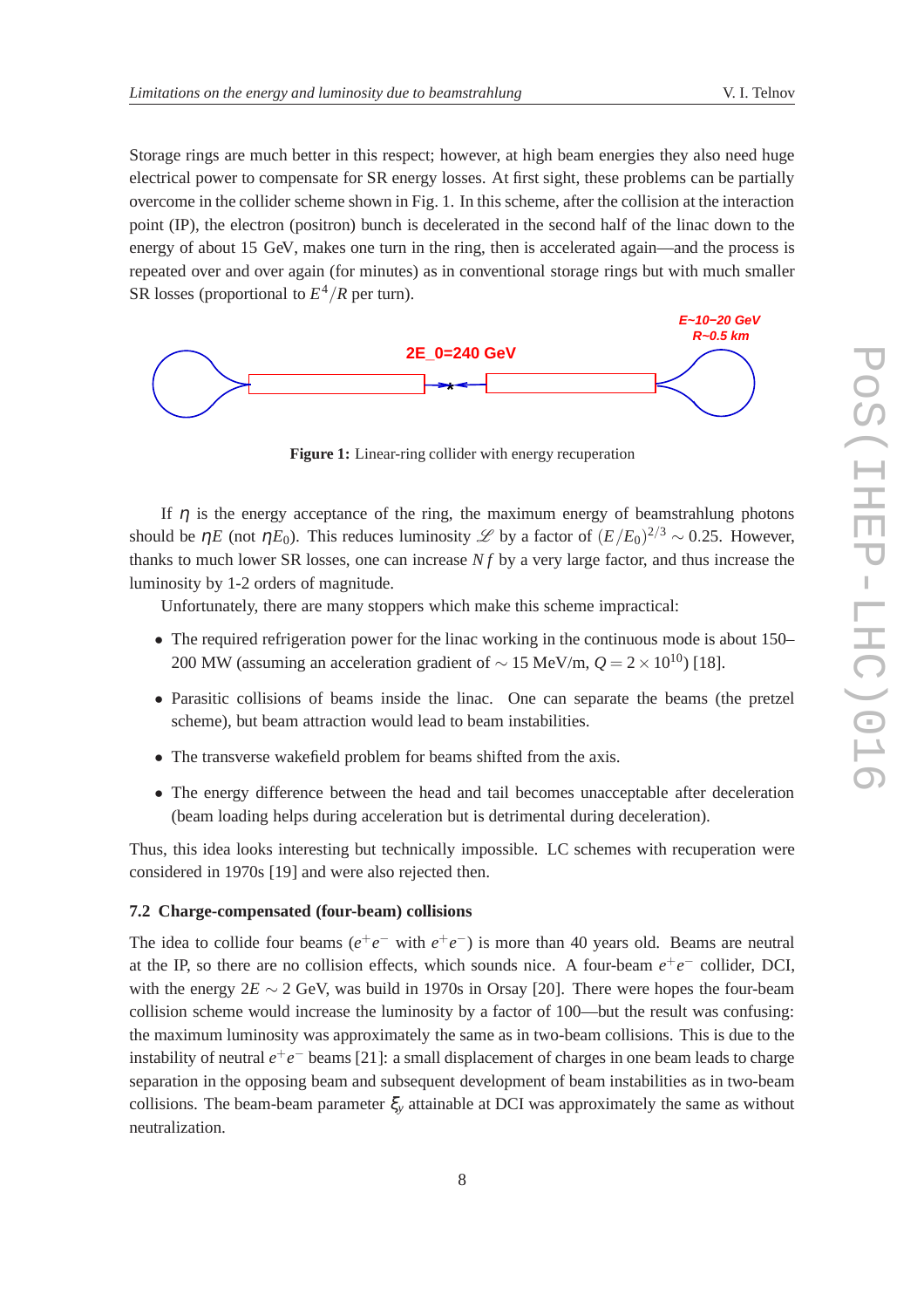A similar four-beam approach was considered in 1980s for linear colliders in order to suppress beamstrahlung [22]. However, simulation and theory have shown that the kink instability that develops in collision limits the luminosity to a value that is lower than in two-beam collisions because the pinch effect is absent; beamstrahlung is suppressed only at rather low luminosities. For these reasons, the idea of charge neutralization at  $e^+e^-$  colliders was dismissed. Why are we discussing it again?

The above-mentioned beam neutralization exercises have shown that this method does not help to increase the beam-beam parameter ξ . However, it should work at values of ξ*<sup>y</sup>* attainable in two-beam collisions. We have such a case at  $e^+e^-$  Higgs factories. Their luminosities are limited by beamstrahlung. Using charge compensation, one can suppress beamstrahlung and increase the luminosity while keeping the same  $\xi_y$  as for standard two-beam collisions.

What luminosity increase can be achieved this way? For head-on collisions, beam neutralization can increase the luminosity only by a factor of  $2-3$  at  $2E_0 = 240$  GeV. However, in the crab-waist scheme (which, as demonstrated above, has no benefit in beamstrahlung-dominated ring colliders) the situation is much more attractive. Comparing the luminosities for crab-waist storage rings in Tables 1 and 2 (without and with beamstrahlung taken into effect), one can see the possible benefits from the suppression of beamstrahlung (in the inline table below, the subscript "nb" stands for "no beamstrahlung", "b" stands for "with beamstrahlung"):

$$
\begin{array}{c|ccccc}\n 2E_0, \text{GeV} & 240 & 400 & 400 & 500 \\
\hline\n \mathcal{L}_{\text{nb}}/\mathcal{L}_{\text{b}} & 16 & 33 & 43 & 25\n \end{array}
$$

These numbers, corresponding to an ideal charge compensation, look quite attractive.

Let us find the charge compensation "quality" required to increase the luminosity by a factor of  $\mathcal{L}_c/\mathcal{L}$ , where the subscript "c" denotes "compensated". From Eqs. 6.5 and 6.6, we have

$$
\mathcal{L} \propto k^{2/3} \xi_y^{1/3},\tag{7.1}
$$

where  $k \equiv N/(\sigma_x \sigma_z) \approx 0.1 \eta \alpha/(3 \gamma r_e^2)$ . For the case of charge-compensated beams, the beamstrahlung condition should be rewritten as follows:  $\Delta N_c/(\sigma_{x,c}\sigma_{z,c}) \equiv k$  or  $N_c/(\sigma_{x,c}\sigma_{z,c}) \equiv k' =$  $k(N_c/\Delta N_c)$ . The expression for luminosity will be similar to Eq. 7.1, with *k* replaced by *k*':

$$
\mathcal{L}_c \propto \left(k \frac{N_c}{\Delta N_c}\right)^{2/3} \xi_{y,c}^{1/3}.
$$
 (7.2)

From these two equations, we get the required degree of charge compensation

$$
\frac{\Delta N_{\rm c}}{N_{\rm c}} = \left(\frac{\mathcal{L}}{\mathcal{L}_{\rm c}}\right)^{3/2} \left(\frac{\xi_{\rm c}}{\xi}\right)^{1/2}.\tag{7.3}
$$

For example, if  $\xi_c = \xi$ , then to increase the luminosity by a factor of  $\mathcal{L}_c/\mathcal{L} = 10$  one needs  $\Delta N_c/N_c = 0.03$ . Gaining a factor of 30 requires  $\Delta N/N = 0.006$ . Thus, an order-of-magnitude luminosity increase seems realistic. Unfortunately, this method has many problems (and even stoppers):

1. Crab-waist collisions assume collisions at some horizontal angle, which requires two rings with electrostatic separators near the IP and inside the rings, see Fig. 2, plus one ring for injection; three rings in total.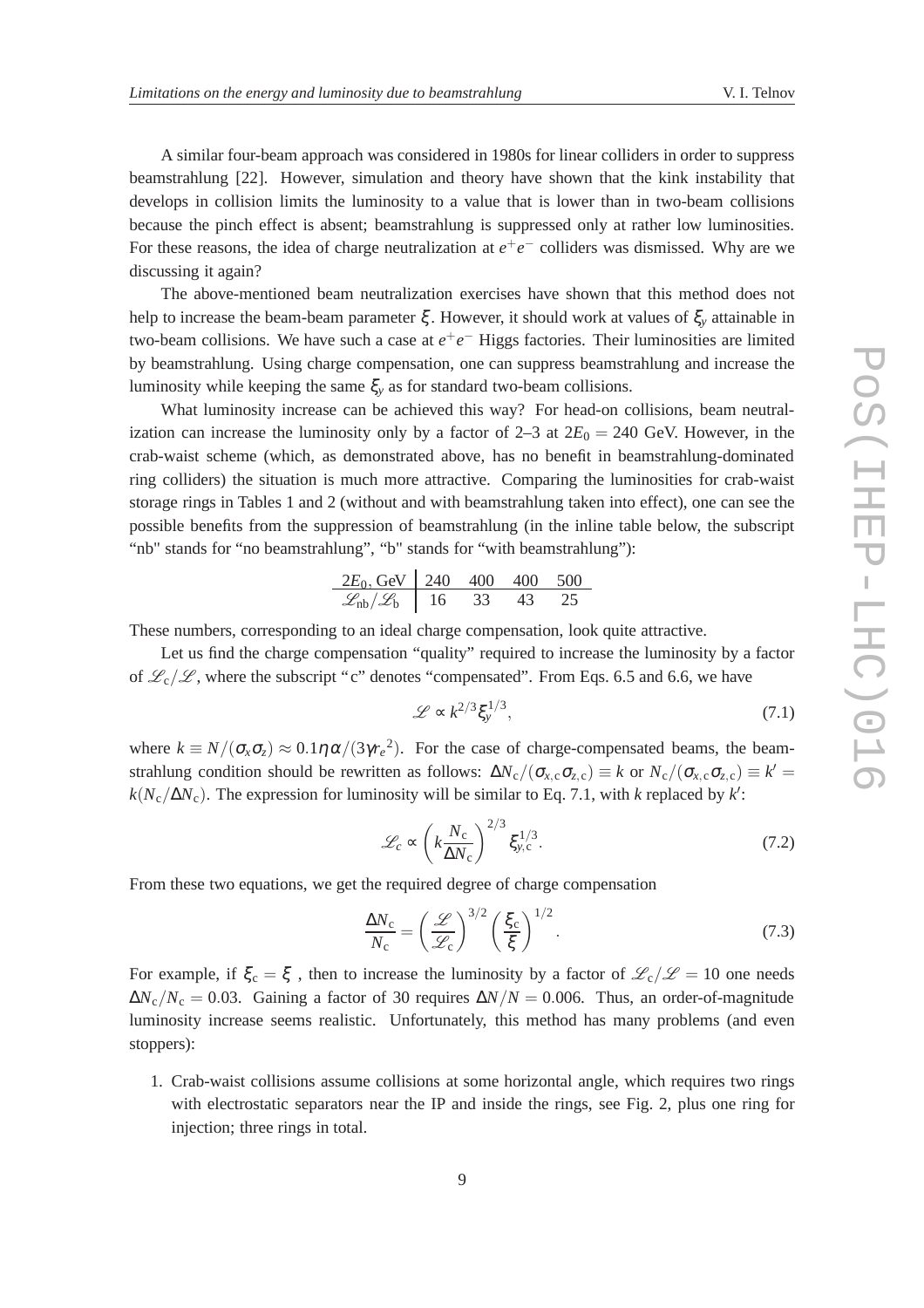

**Figure 2:** Ring collider with charge compensation. Blue: electron, red: positron beamlines.

- 2. The assembly of electron and positron bunches approaching the IP at a relative angle of about 10 mrad (determined by quads radius) into one neutral bunch using a bending magnet placed between the IP and the final-focus quads looks very problematic due to synchrotron radiation in the magnet. This leads to the increase of the vertical beam size at the IP (deflection in the solenoidal detector field due to the crossing angle). This problem is very serious and appears to be a stopper for high-energy rings.
- 3. Everything must be very close to ideal: even a small displacement of beams at the IP (e.g.,  $(0.2\sigma_v)$  would lead to a very short beam lifetime.
- 4. Immediately after refilling, bunches have slightly different sizes and some displacement. One should avoid collisions of such bunches at the IP until full damping has been achieved.
- 5. The additional cost.

## **8. Conclusion**

We have shown that the beamstrahlung phenomenon must be properly taken into account in the design and optimization of high-energy storage rings colliders (SRCs). Beamstrahlung determines the beam lifetime through the emission of single photons in the tail of the beamstrahlung spectra, thus severely limiting the luminosity. We have demonstrated that beamstrahlung suppresses the luminosities of high-energy  $e^+e^-$  storage rings as  $1/E_0^{4/3}$  $_{0}^{4/5}$  at beam energies  $E_0 \gtrsim 70$  GeV for headon collisions and  $E_0 \ge 20$  GeV for crab-waist collisions. Very importantly, beamstrahlung makes the luminosities attainable in head-on and crab-waist collisions approximately equal above these threshold energies. At  $2E_0 = 240-500 \,\text{GeV}$ , beamstrahlung lowers the luminosity of crab-waist rings by a factor of 15–40. Some increase in SRC luminosities can be achieved at rings with larger radius, larger energy acceptance, and smaller beam vertical emittance.

We also conclude that the luminosities attainable at  $e^+e^-$  storage rings (with one interaction point) and linear colliders are comparable at  $2E_0 = 240$  GeV. However, at  $2E_0 = 500$  GeV storagering luminosities are by a factor of 15–25 smaller (this factor is smaller for rings with larger radius). Therefore, linear colliders remain the most promising instrument for studying the physics at energies  $2E_0 \gtrsim 250$  GeV.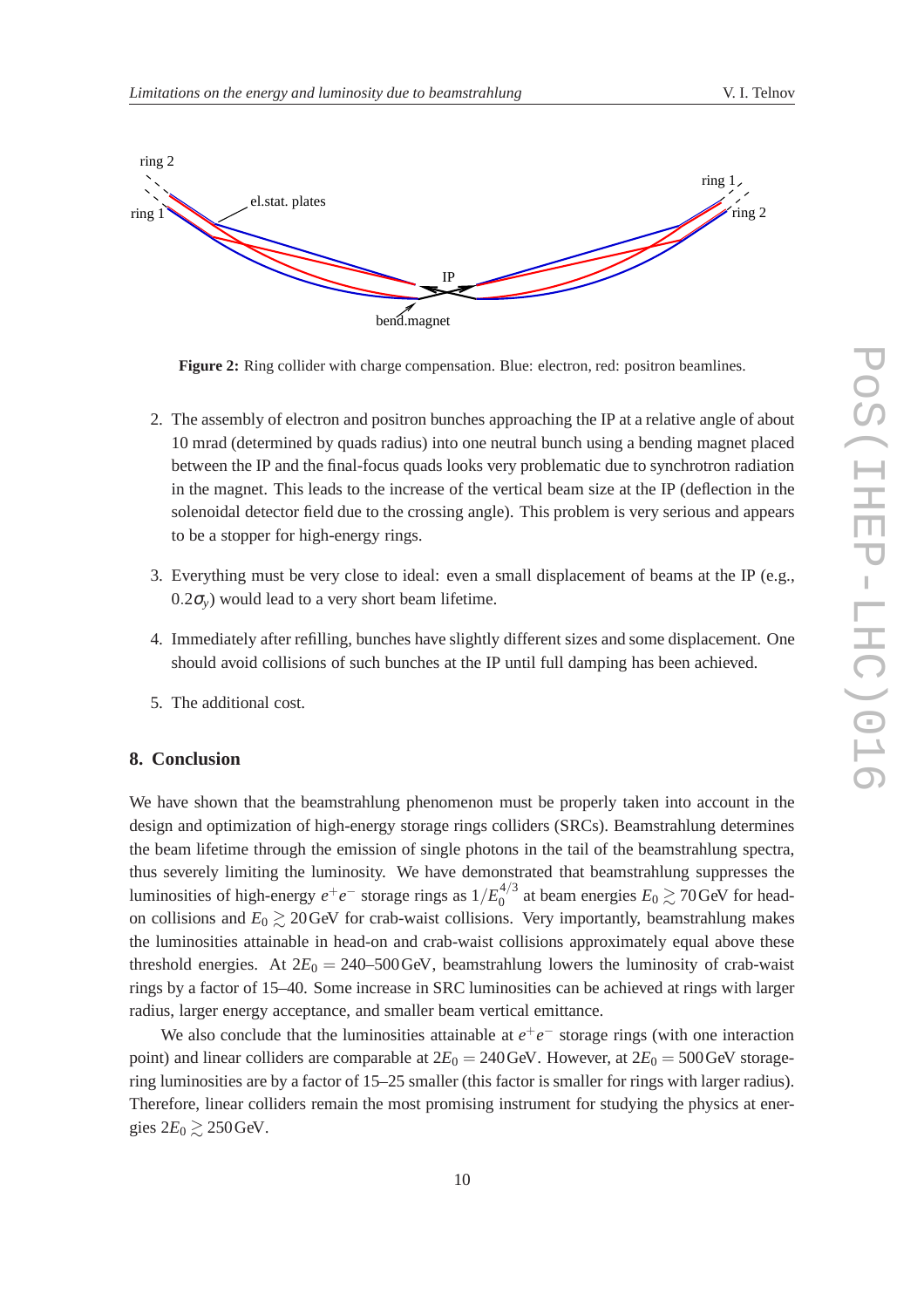We have also briefly considered two possible methods of increasing the luminosity of highenergy  $e^+e^-$  storage rings: the linac-ring storage ring scheme with the energy recuperation and the charge-compensated four-beam collider. The first scheme looks completely unrealistic; the second one is also very difficult to implement and suffers from a fundamental problem connected with radiation in beam-combining magnets.

# **Acknowledgement**

I would like to thank A. Blondel, F. Zimmermann and K. Oide for the revival of interest to highenergy  $e^+e^-$  storage rings. Many thanks to M. Koratzinos, E. Levichev, A. Skrinsky, K. Yokoya, and M. Zanetti for their interest in the beamstrahlung problem, and to A. Miagkov for the invitation to this workshop.

This work was supported by Russian Ministry of Education and Science.

# **References**

- [1] V. I. Telnov, Phys. Rev. Letters 110, **114801** (2013), [arXiv:1203.6563 [physics.acc-ph]].
- [2] G. Aad *et al.* [ATLAS Collaboration], Phys. Lett. B **716** (2012) 1
- [3] S. Chatrchyan *et al.* [CMS Collaboration], Phys. Lett. B **716** (2012) 30
- [4] G. Aarons *et al.* [ILC Collaboration], arXiv:0709.1893 [hep-ph].
- [5] J. Brau *et al.*, SLAC-R-857 (2007).
- [6] L. Linssen, A. Miyamoto, M. Stanitzki and H. Weerts, CERN-2012-003, arXiv:1202.5940 [physics.ins-det].
- [7] A. Blondel and F. Zimmermann, CERN-OPEN-2011-047, arXiv:1112.2518 [hep-ex].
- [8] K. Oide, "SuperTRISTAN: a possibility of ring collider for Higgs factory," KEK seminar, 13 February 2012 (unpublished).
- [9] A. Blondel, M. Koratzinos, R. W. Assmann, A. Butterworth, P. Janot, J. M. Jimenez, C. Grojean and A. Milanese *et al.*, arXiv:1208.0504 [physics.acc-ph].
- [10] D. J. Summers, L. M. Cremaldi, A. Datta, M. Duraisamy, T. Luo and G. T. Lyons, AIP Conf. Proc. **1507** (2012) 860 [arXiv:1207.7354 [physics.acc-ph]].
- [11] A. Blondel, A. Chao, W. Chou, J. Gao, D. Schulte and K. Yokoya, "Report of the ICFA Beam Dynamics Workshop 'Accelerators for a Higgs Factory: Linear vs. Circular' (HF2012)," arXiv:1302.3318 [physics.acc-ph].
- [12] For an earlier proposal to build a  $2E_0 = 90-400$  GeV  $e^+e^-$  ring collider in the VLHC tunnel, see T. Sen and J. Norem, Phys. Rev. ST Accel. Beams **5**, 031001 (2002).
- [13] J. E. Augustin *et al.*, eConf C **781015**, 009 (1978).
- [14] K. Yokoya and P. Chen, Lect. Notes Phys. **400**, 415 (1992).
- [15] M. Zobov, D. Alesini *et al.*, Phys. Rev. Lett. **104**, 174801 (2010).
- [16] M. Bona *et al.* [SuperB Collaboration], INFN-AE-07-02, arXiv:0709.0451 [hep-ex].